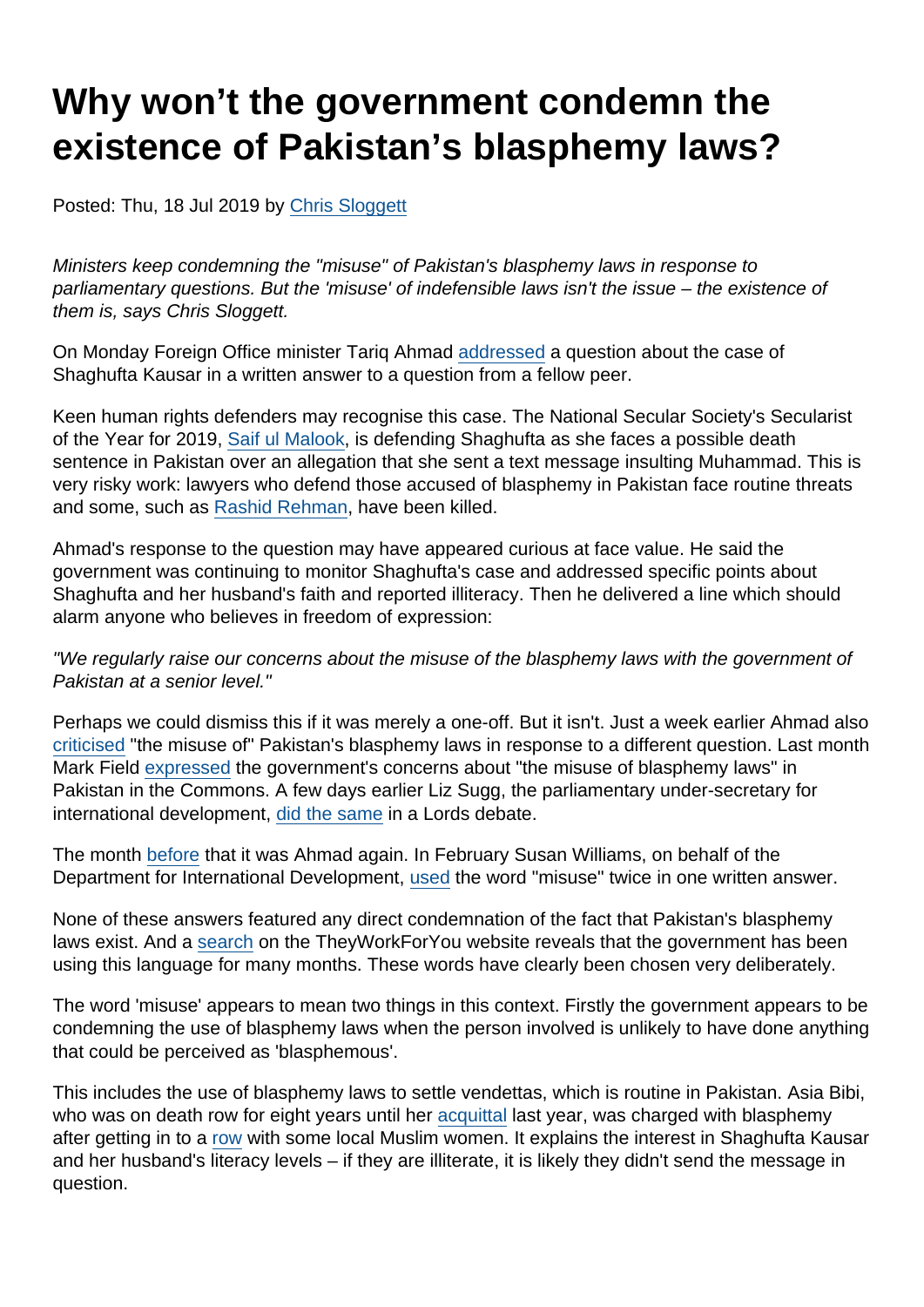But if a state asks whether someone insulted a prophet with a view to punishing them for doing so, the appropriate answer is "who cares?" Answering "no" gives the question a legitimacy which it does not deserve. It implies that anyone who criticises Islam or challenges the power of Islamism in Pakistan could reasonably be considered guilty of a crime. In reality these people are likely to be brave free speech champions worthy of celebration.

The government's language is also partly designed to condemn the extreme punishments which are applied for blasphemy in Pakistan. In their various answers ministers have repeatedly said "the harsh penalties for blasphemy, including the death penalty, add to" their concerns. This is fair enough. The more extreme the punishment, the more interest the government should take.

But the government could still make this point while demanding the repeal of blasphemy laws in Pakistan and elsewhere. The fact ministers are only condemning the "misuse" of the law suggests they are reluctant to challenge Pakistan's 'right' to charge people with blasphemy unless the circumstances are particularly egregious.

This is a mistake. The 'misuse' of a blasphemy law is not the point; the existence of it is. And the best way to champion the rights of people like Shaghufta Kausar, Asia Bibi and the many others who live in fear of religious persecution in Pakistan and elsewhere is to demand their repeal, without apology or qualification.

#### [Discuss on Facebook](https://www.facebook.com/NationalSecularSociety/posts/2357529097648761?__xts__[0]=68.ARCN_g-WyYnC2ZWMSmZh_4a1gHFNySMTI_pA4EJJgqWjgYAifi_Yc4kMqN4dmw4R_UDIAOGagxnRzqHfBknvq3FKdGPikXtbL-QCoEUi4rWRrwkFsMcAhL7cN-46-b5QYOv2obraIsLM-5swKv5eZSD1SIrGACPB6q7TRFZQKhRGzV-LnnTlW0zmLignZGI_-w-a6o8tvIC4asuOpou2M6_zeYK_DjklV9m1AkSkoM53p2UODmEIcRBzZWvSO26wNlMlnnoYp9yTklPfM0VYEjjNzDgAAozhqxBPdRGB73R7rQ80t1RfOZrMwhUXnPFQnsxTYk5Ay3IEFRXOo2Z7oarppg&__tn__=-R)

Update: In August the NSS wrote to the government to [raise this issue.](https://www.secularism.org.uk/news/2019/08/nss-urges-government-to-review-its-language-on-blasphemy-laws)

Chris Sloggett

Chris Sloggett is a former head of communications at the National Secular Society. The views expressed in our blogs are those of the author and may not necessarily represent the views of the NSS. Follow Chris on Twitter: [@ChrisSloggett](https://twitter.com/ChrisSloggett)

### While you're here

Our news and opinion content is an important part of our campaigns work. Many articles involve a lot of research by our campaigns team. If you value this output, please consider supporting us today.

P.S. make sure to check out the related campaigns below.

- [Support us from just £1 a month](https://www.secularism.org.uk/donate.html)
- [Share on What's App](whatsapp://send?text=http://www.secularism.org.uk/opinion/2019/07/why-wont-the-government-condemn-the-existence-of-pakistans-blasphemy-laws?format=pdf)
- [Share on Facebook](https://www.facebook.com/sharer/sharer.php?u=http://www.secularism.org.uk/opinion/2019/07/why-wont-the-government-condemn-the-existence-of-pakistans-blasphemy-laws?format=pdf&t=Why+won’t+the+government+condemn+the+existence+of+Pakistan’s+blasphemy+laws?)
- [Share on Twitter](https://twitter.com/intent/tweet?url=http://www.secularism.org.uk/opinion/2019/07/why-wont-the-government-condemn-the-existence-of-pakistans-blasphemy-laws?format=pdf&text=Why+won’t+the+government+condemn+the+existence+of+Pakistan’s+blasphemy+laws?&via=NatSecSoc)
- [Share on Email](https://www.secularism.org.uk/share.html?url=http://www.secularism.org.uk/opinion/2019/07/why-wont-the-government-condemn-the-existence-of-pakistans-blasphemy-laws?format=pdf&title=Why+won’t+the+government+condemn+the+existence+of+Pakistan’s+blasphemy+laws?)
- [Subscribe to RSS Feed](/mnt/web-data/www/cp-nss/feeds/rss/news)

Tags: [Blasphemy,](https://www.secularism.org.uk/opinion/tags/Blasphemy) [Freedom of Expression](https://www.secularism.org.uk/opinion/tags/Freedom+of+Expression)